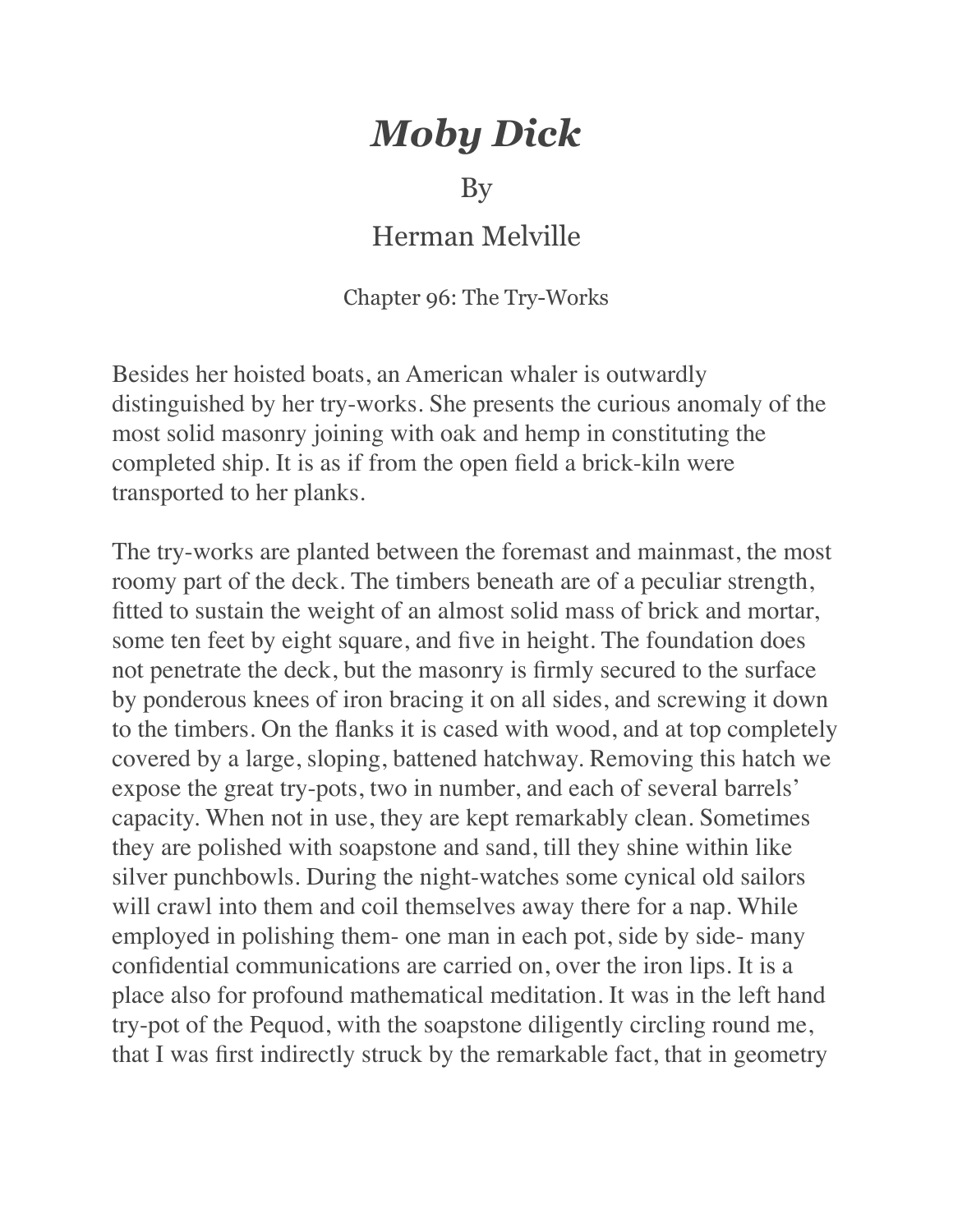all bodies gliding along the cycloid, my soapstone for example, will descend from any point in precisely the same time.

Removing the fire-board from the front of the try-works, the bare masonry of that side is exposed, penetrated by the two iron mouths of the furnaces, directly underneath the pots. These mouths are fitted with heavy doors of iron. The intense heat of the fire is prevented from communicating itself to the deck, by means of a shallow reservoir extending under the entire inclosed surface of the works. By a tunnel inserted at the rear, this reservoir is kept replenished with water as fast as it evaporates. There are no external chimneys; they open direct from the rear wall. And here let us go back for a moment.

It was about nine o'clock at night that the Pequod's try-works were first started on this present voyage. It belonged to Stubb to oversee the business.

"All ready there? Off hatch, then, and start her. You cook, fire the works." This was an easy thing, for the carpenter had been thrusting his shavings into the furnace throughout the passage. Here be it said in a whaling voyage the first fire in the try-works has to be fed for a time with wood. After that no wood is used, except as a means of quick ignition to the staple fuel. In a word, after being tried out, the crisp, shrivelled blubber, now called scraps or fritters, still contains considerable of its unctuous properties. These fritters feed the flames. Like a plethoric burning martyr, or a self-consuming misanthrope, once ignited, the whale supplies his own fuel and burns by his own body. Would that he consumed his own smoke! for his smoke is horrible to inhale, and inhale it you must, and not only that, but you must live in it for the time. It has an unspeakable, wild, Hindoo odor about it, such as may lurk in the vicinity of funereal pyres. It smells like the left wing of the day of judgment; it is an argument for the pit.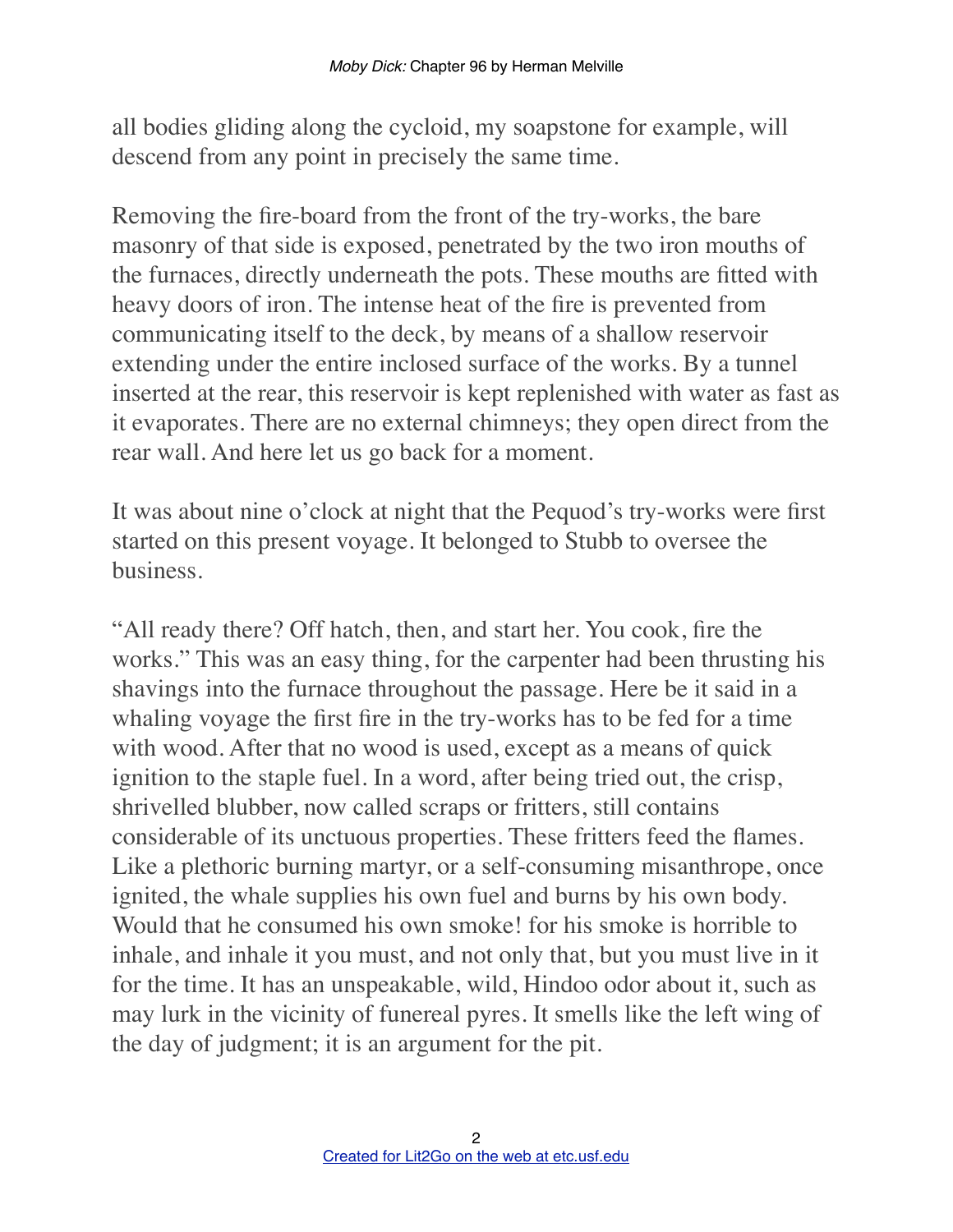By midnight the works were in full operation. We were clear from the carcass; sail had been made; the wind was freshening; the wild ocean darkness was intense. But that darkness was licked up by the fierce flames, which at intervals forked forth from the sooty flues, and illuminated every lofty rope in the rigging, as with the famed Greek fire. The burning ship drove on, as if remorselessly commissioned to some vengeful deed. So the pitch and sulphur-freighted brigs of the bold Hydriote, Canaris, issuing from their midnight harbors, with broad sheets of flame for sails, bore down upon the Turkish frigates, and folded them in conflagrations.

The hatch, removed from the top of the works, now afforded a wide hearth in front of them. Standing on this were the Tartarean shapes of the pagan harpooneers, always the whale-ship's stokers. With huge pronged poles they pitched hissing masses of blubber into the scalding pots, or stirred up the fires beneath, till the snaky flames darted, curling, out of the doors to catch them by the feet. The smoke rolled away in sullen heaps. To every pitch of the ship there was a pitch of the boiling oil, which seemed all eagerness to leap into their faces. Opposite the mouth of the works, on the further side of the wide wooden hearth, was the windlass. This served for a sea-sofa. Here lounged the watch, when not otherwise employed, looking into the red heat of the fire, till their eyes felt scorched in their heads. Their tawny features, now all begrimed with smoke and sweat, their matted beards, and the contrasting barbaric brilliancy of their teeth, all these were strangely revealed in the capricious emblazonings of the works. As they narrated to each other their unholy adventures, their tales of terror told in words of mirth; as their uncivilized laughter forked upwards out of them, like the flames from the furnace; as to and fro, in their front, the harpooneers wildly gesticulated with their huge pronged forks and dippers; as the wind howled on, and the sea leaped, and the ship groaned and dived, and yet steadfastly shot her red hell further and further into the blackness of the sea and the night, and scornfully champed the white bone in her mouth, and viciously spat round her on all sides; then the rushing Pequod,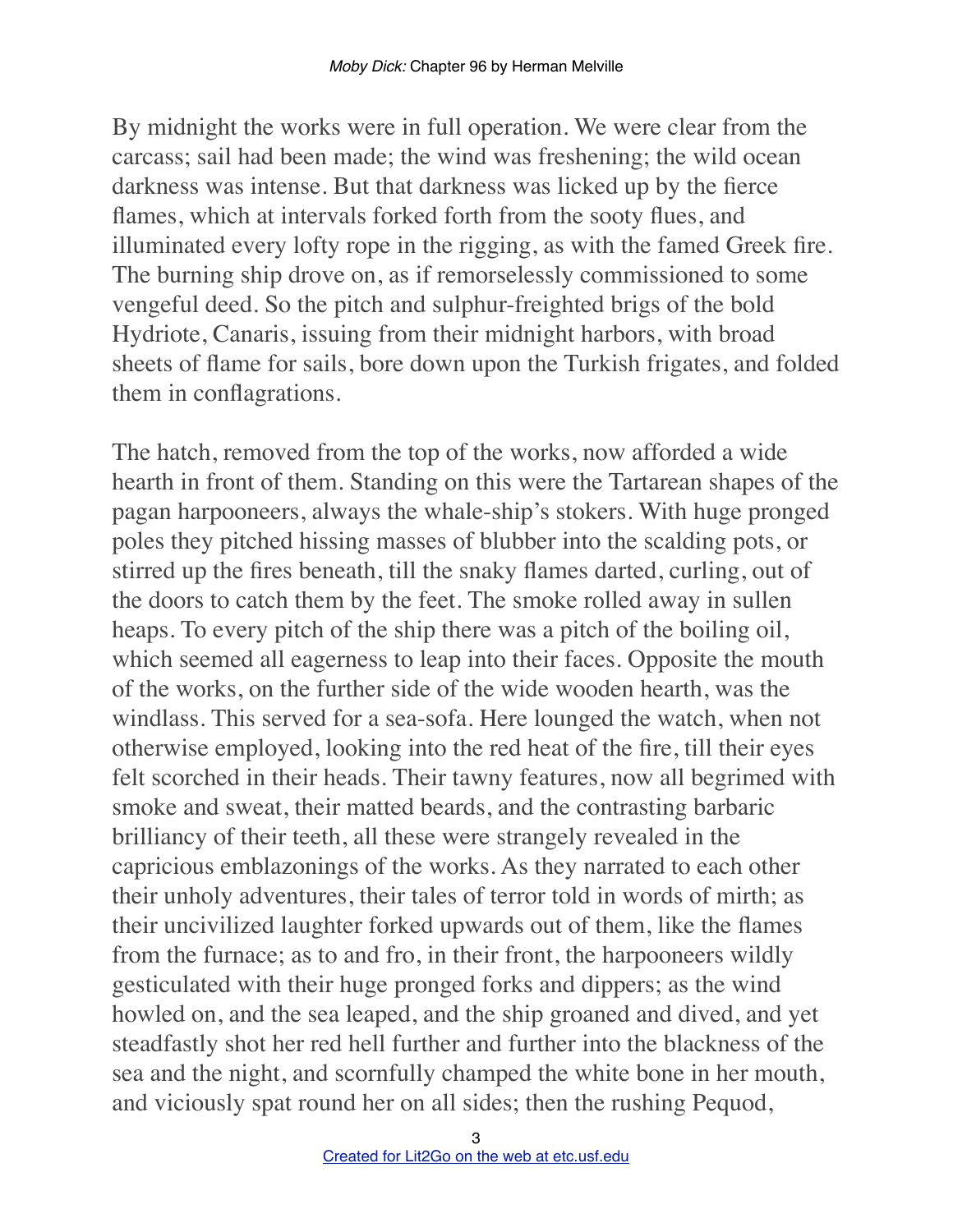freighted with savages, and laden with fire, and burning a corpse, and plunging into that blackness of darkness, seemed the material counterpart of her monomaniac commander's soul.

So seemed it to me, as I stood at her helm, and for long hours silently guided the way of this fire-ship on the sea. Wrapped, for that interval, in darkness myself, I but the better saw the redness, the madness, the ghastliness of others. The continual sight of the fiend shapes before me, capering half in smoke and half in fire, these at last begat kindred visions in my soul, so soon as I began to yield to that unaccountable drowsiness which ever would come over me at a midnight helm.

But that night, in particular, a strange (and ever since inexplicable) thing occurred to me. Starting from a brief standing sleep, I was horribly conscious of something fatally wrong. The jaw-bone tiller smote my side, which leaned against it; in my ears was the low hum of sails, just beginning to shake in the wind; I thought my eyes were open; I was half conscious of putting my fingers to the lids and mechanically stretching them still further apart. But, spite of all this, I could see no compass before me to steer by; though it seemed but a minute since I had been watching the card, by the steady binnacle lamp illuminating it. Nothing seemed before me but a jet gloom, now and then made ghastly by flashes of redness. Uppermost was the impression, that whatever swift, rushing thing I stood on was not so much bound to any haven ahead as rushing from all havens astern. A stark, bewildered feeling, as of death, came over me. Convulsively my hands grasped the tiller, but with the crazy conceit that the tiller was, somehow, in some enchanted way, inverted. My God! what is the matter with me? thought I. Lo! in my brief sleep I had turned myself about, and was fronting the ship's stern, with my back to her prow and the compass. In an instant I faced back, just in time to prevent the vessel from flying up into the wind, and very probably capsizing her. How glad and how grateful the relief from this unnatural hallucination of the night, and the fatal contingency of being brought by the lee!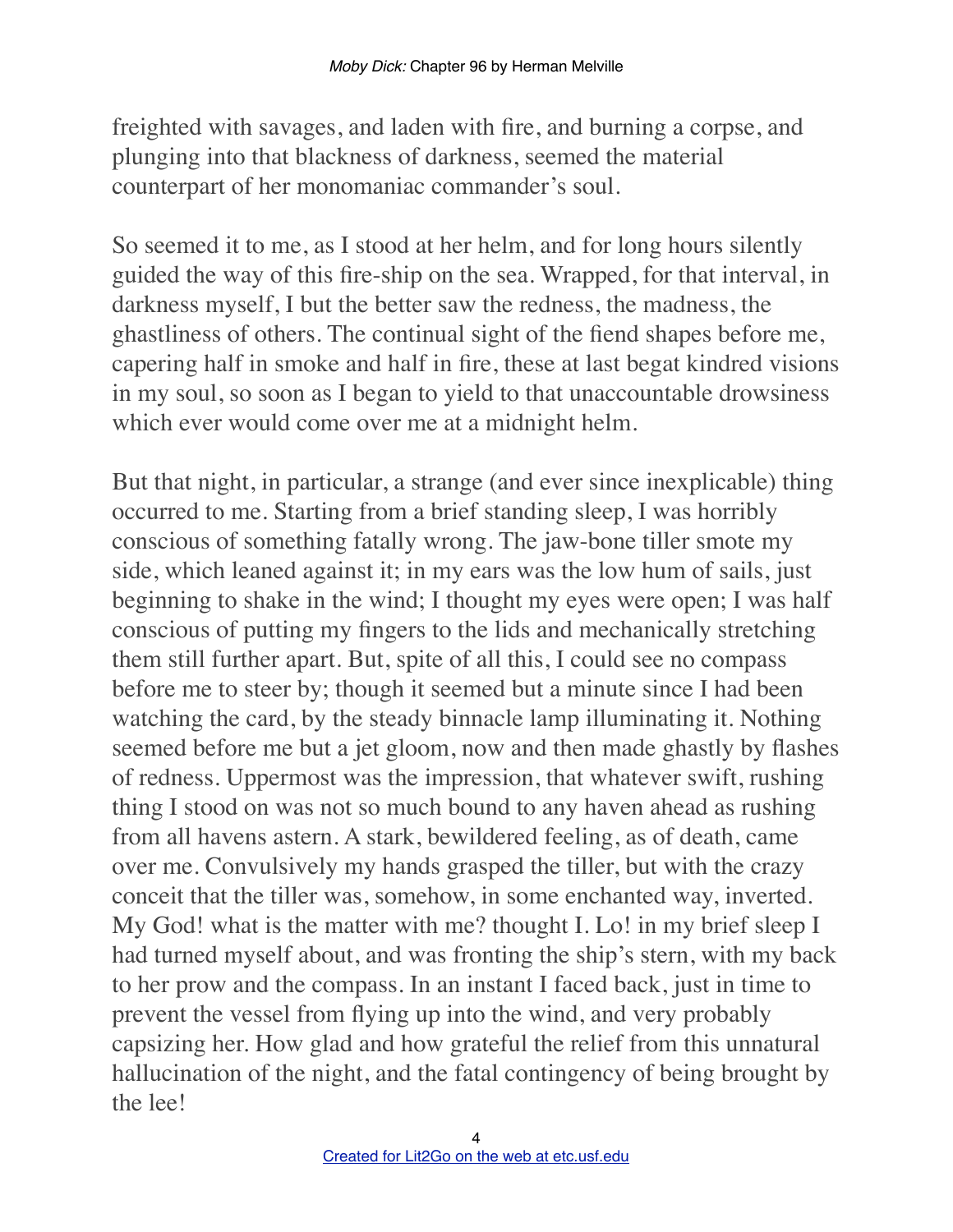Look not too long in the face of the fire, O man! Never dream with thy hand on the helm! Turn not thy back to the compass; accept the first hint of the hitching tiller; believe not the artificial fire, when its redness makes all things look ghastly. To-morrow, in the natural sun, the skies will be bright; those who glared like devils in the forking flames, the morn will show in far other, at least gentler, relief; the glorious, golden, glad sun, the only true lamp- all others but liars!

Nevertheless the sun hides not Virginia's Dismal Swamp, nor Rome's accursed Campagna, nor wide Sahara, nor all the millions of miles of deserts and of griefs beneath the moon. The sun hides not the ocean, which is the dark side of this earth, and which is two thirds of this earth. So, therefore, that mortal man who hath more of joy than sorrow in him, that mortal man cannot be true- not true, or undeveloped. With books the same. The truest of all men was the Man of Sorrows, and the truest of all books is Solomon's, and Ecclesiastes is the fine hammered steel of woe. "All is vanity." ALL. This wilful world hath not got hold of unchristian Solomon's wisdom yet. But he who dodges hospitals and jails, and walks fast crossing graveyards, and would rather talk of operas than hell; calls Cowper, Young, Pascal, Rousseau, poor devils all of sick men; and throughout a care-free lifetime swears by Rabelais as passing wise, and therefore jolly;- not that man is fitted to sit down on tomb-stones, and break the green damp mould with unfathomably wondrous Solomon.

But even Solomon, he says, "the man that wandereth out of the way of understanding shall remain" (i.e. even while living) "in the congregation of the dead." Give not thyself up, then, to fire, lest it invert thee, deaden thee; as for the time it did me. There is a wisdom that is woe; but there is a woe that is madness. And there is a Catskill eagle in some souls that can alike dive down into the blackest gorges, and soar out of them again and become invisible in the sunny spaces. And even if he for ever flies within the gorge, that gorge is in the mountains; so that even in his